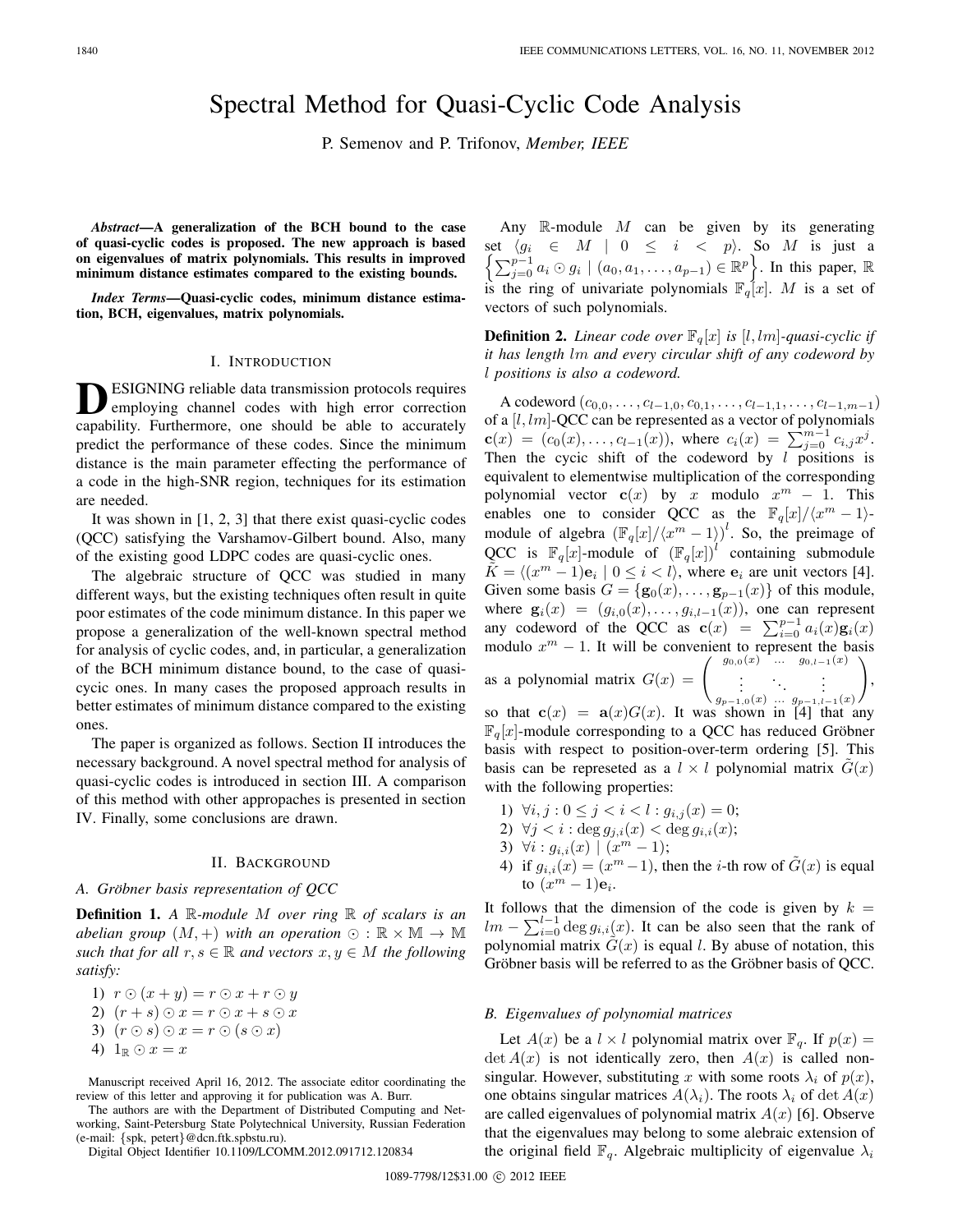of polynomial matrix  $A(x)$  is the greatest integer  $u_i$  such that  $(x - \lambda_i)^{u_i}$  det  $A(x)$ .

For any eigenvalue  $\lambda_i$  one can identify right eigenvectors **v** as the solutions of the homogeneous system of equations  $A(\lambda_i)\mathbf{v} = 0$ . The set of all solutions of this system is called the right eigenspace  $V_i$  corresponding to eigenvalue  $\lambda_i$ , and its dimension  $\mu_i$  is called the geometric multiplicity of eigenvalue  $\lambda_i$ .

It can be shown (see [6]) that for any polynomial matrix  $A(x)$  one can construct its Smith normal form  $A(x)$  =  $U(x)D(x)V(x)$ , where  $U(x), V(x)$  are square polynomial matrices with det  $U(x)$ , det  $V(x) \in \mathbb{F}_q \setminus \{0\}$ ,  $D(x) =$ diag( $d_0(x),...,d_{w-1}(x),0,...,0)$ , w is the rank of  $A(x)$ , and  $d_{i-1}(x) \mid d_i(x)$ . Hence, the geometric multiplicity of eigenvalue  $\lambda$  is equal to the number of polynomials  $d_i(x)$  such that  $d_i(\lambda)=0$ . Since for non-singular matrices det  $A(x) =$  $\prod_{i=0}^{l-1} d_i(x)$ , one obtains that the geometric multiplicity of any ejection value does not exceed its algebraic multiplicity eigenvalue does not exceed its algebraic multiplicity.

## III. SPECTRAL METHOD

#### *A. Parity check matrix over an extended field*

Consider a q-ary  $[l, lm]$ -QCC  $C$  and its Gröbner basis represented as a  $l \times l$  polynomial matrix  $G(x)$ . For brevity, the eigenvalues of this matrix will be referred to as the eigenvalues of  $\mathcal{C}$ .

The properties of Gröbner basis outlined in section II-A imply that  $G(x)$  is an upper-triangular matrix, i.e.  $\det G(x) =$  $\prod_{i=0}^{l-1} g_{i,i}(x)$ . Hence, all code eigenvalues are roots of polyno-<br>mials  $g_{i,j}(x)$ . Since these polynomials are divisors of  $x^m - 1$ mials  $g_{i,i}(x)$ . Since these polynomials are divisors of  $x^m - 1$ , all eigenvalues of the code can be represented as  $\lambda_i = \alpha^{j_i}$ , where  $\alpha \in \mathbb{F}_{q^r}$  is a primitive *m*-th root of unity, and *r* is the smallest integer such that  $m \mid (q^r - 1)$ . It can be seen that the concept of quasi-cyclic code eigenvalue is a generalization of the notion of a root of a cyclic code generating polynomial.

**Lemma 1.** For any eigenvalue  $\lambda_i$  of C its algebraic multiplic*ity*  $u_i$  *is equal to its geometric multiplicity*  $\mu_i$ *.* 

*Proof:* Any QCC as a polynomial module contains a submodule  $K = \langle (x^m - 1)\mathbf{e}_i \mid 0 \le i < l \rangle$  (see section II-A). Hence, there exists a polynomial matrix  $A(x)$  such that

$$
A(x)\tilde{G}(x) = (xm - 1)I,
$$
 (1)

where *I* is  $l \times l$ -identity matrix. Consider now the Smith normal form of matrix  $G(x) = U(x)D(x)V(x)$ . Since the determinant of  $G(x)$  is non-zero, there exists inverse of this matrix over the field of rational functions. This enables one to rewrite (1) as

$$
A(x) = (xm - 1)\tilde{G}-1(x)
$$
  
=  $(xm - 1)V-1(x)D-1(x)U-1(x)$   
=  $V-1(x) ((xm - 1)D-1(x)) U-1(x).$ 

This can be further transformed to

$$
V(x)A(X)U(x) = \text{diag}\left(\frac{x^m - 1}{d_j(x)}, 0 \le j < l\right).
$$

The left-hand side of this expression represents a polynomial matrix. Hence, the elements of the right-hand side matrix must also be polynomials, i.e.  $d_i(x) \mid (x^m - 1), 0 \leq j < l$ . This implies that the algebraic multiplicity  $u_i$  of any eigenvalue  $\lambda_i$ is equal to the number of polynomials  $d_i(x) : d_i(\lambda_i)=0$ , i.e. its geometric multiplicity.

Let  $\lambda_i$  be an eigenvalue of QCC C with multiplicity  $u_i$ . Consider some basis  $\mathbf{v}_{i,j}$ ,  $0 \leq j \leq u_i$ , of its eigenspace. Let  $V_i$  be the  $u_i \times l$  matrix obtained by stacking the vectors  $\mathbf{v}_{i,j}^T$ .<br>Construct a matrix  $H = (1, \ldots, 1^2, \ldots, m-1) \otimes V$ , where Construct a matrix  $H_i = (1, \lambda_i, \lambda_i^2, \dots, \lambda_i^{m-1}) \otimes V_i$ , where  $\otimes$  denotes the Kronecker product operation. Then the parity ⊗ denotes the Kronecker product operation. Then the parity check matrix  $H$  of code  $C$  can be constructed by stacking the matrices  $H_i$  corresponding to all its distinct eigenvalues  $\lambda_i, 1 \leq i \leq t$ . The proof for this will be given below in Theorem 1.

## **Lemma 2.** *The rank of matrix* H *is equal to*  $lm - k$ *, where* k *is the dimension of* C*.*

*Proof:* Lemma 1 implies that the number of rows in H equals deg det  $\tilde{G}(x) = \sum_{i=0}^{l-1} \deg g_{i,i}(x) = lm - k$ <br>(see Section II-A). It remains to show that they are linearly (see Section II-A). It remains to show that they are linearly independent. Assume that there exists a non-zero vector **z** = ( $z_{0,0},...,z_{0,u_0-1},...,z_{t-1,u_{t-1}-1}$ ) such that **z**H = 0.<br>The latter equation is equivalent to  $\sum_{t=0}^{t-1} \mathbf{z}_i H_i = 0$ , where  $z_i = (z_{i,0}, \ldots, z_{i,u_i-1})$  is the subvector corresponding to H<sub>i</sub>. It can be seen that  $\mathbf{z}_i H_i = (1, \ldots, \lambda_i^{m-1}) \otimes (\mathbf{z}_i V_i)$ .<br>Since *V<sub>i</sub>* corresponds to a basis of the eigenspace of  $\lambda_i$ . Since  $V_i$  corresponds to a basis of the eigenspace of  $\lambda_i$ ,  $\nu_i = (\nu_{i,0}, \dots, \nu_{i,l-1}) = \mathbf{z}_i V_i$  is a non-zero vector (an eigenvector) if and only if  $z_i \neq 0$ . Therefore, one obtains <br>l systems of linear equations l systems of linear equations

$$
(\nu_{0,j},\ldots,\nu_{t-1,j})\begin{pmatrix}\n\lambda_0^0 & \lambda_0^1 & \ldots & \lambda_0^{m-1} \\
\lambda_1^0 & \lambda_1^1 & \ldots & \lambda_1^{m-1} \\
\vdots & \vdots & \ddots & \vdots \\
\lambda_{t-1}^0 & \lambda_{t-1}^1 & \ldots & \lambda_{t-1}^{m-1}\n\end{pmatrix} = 0, 0 \le j < l.
$$

The total number  $t$  of distinct eigenvalues cannot exceed  $m$ , so the matrix in these systems is a Vandermonde one, i.e. nonsingular. Hence, the only solution to these systems corresponds to  $\nu_{i,j} = 0, 0 \leq i < t, 0 \leq j < l$ . Hence,  $\mathbf{z}_i = 0$  for all i, and the rows of  $H$  are linearly independent.

**Theorem 1.** *The vector*  $\mathbf{c} \in \mathbb{F}_q^{lm}$  is a codeword of [l, lm]-QCC<br>C iff  $H\mathbf{c}^T = 0$ , where H is the matrix constructed above C iff  $H\mathbf{c}^T = 0$ , where H is the matrix constructed above.

*Proof:* If  $c \in C$ , then the corresponding vector of polynomials satisfies  $\mathbf{c}(x)=(c_0(x),\ldots,c_{l-1}(x)) = \mathbf{a}(x)G(x)$ , and the statement of the theorem follows by setting  $x = \lambda_i$  and multiplying  $\mathbf{c}(x)$  by the eigenvectors corresponding to  $\lambda_i$ .

To show the converse, assume that a non-codeword **c** satisfies  $H\hat{\mathbf{c}}^T = 0$ .  $\hat{\mathbf{c}}$  must be linearly independent from any codeword  $c \in \mathcal{C}$ , so the row dimension of H, which is the basis of the nullspace of code generator matrix, must be strictly less than  $lm - k$ . This contradicts Lemma 2.

### *B. Minimum Distance of Quasi-Cyclic Codes*

The parity check matrix over an extended field  $\mathbb{F}_{q^r}$  introduced in Section III provides a natural generalization of the BCH bound to the case of QCC. First, observe that selection of different bases of eigenspaces  $V_i$  results in equivalent check matrices. Furthermore, one can select a subset of parity check equations given by  $H$  to analyze code properties and, in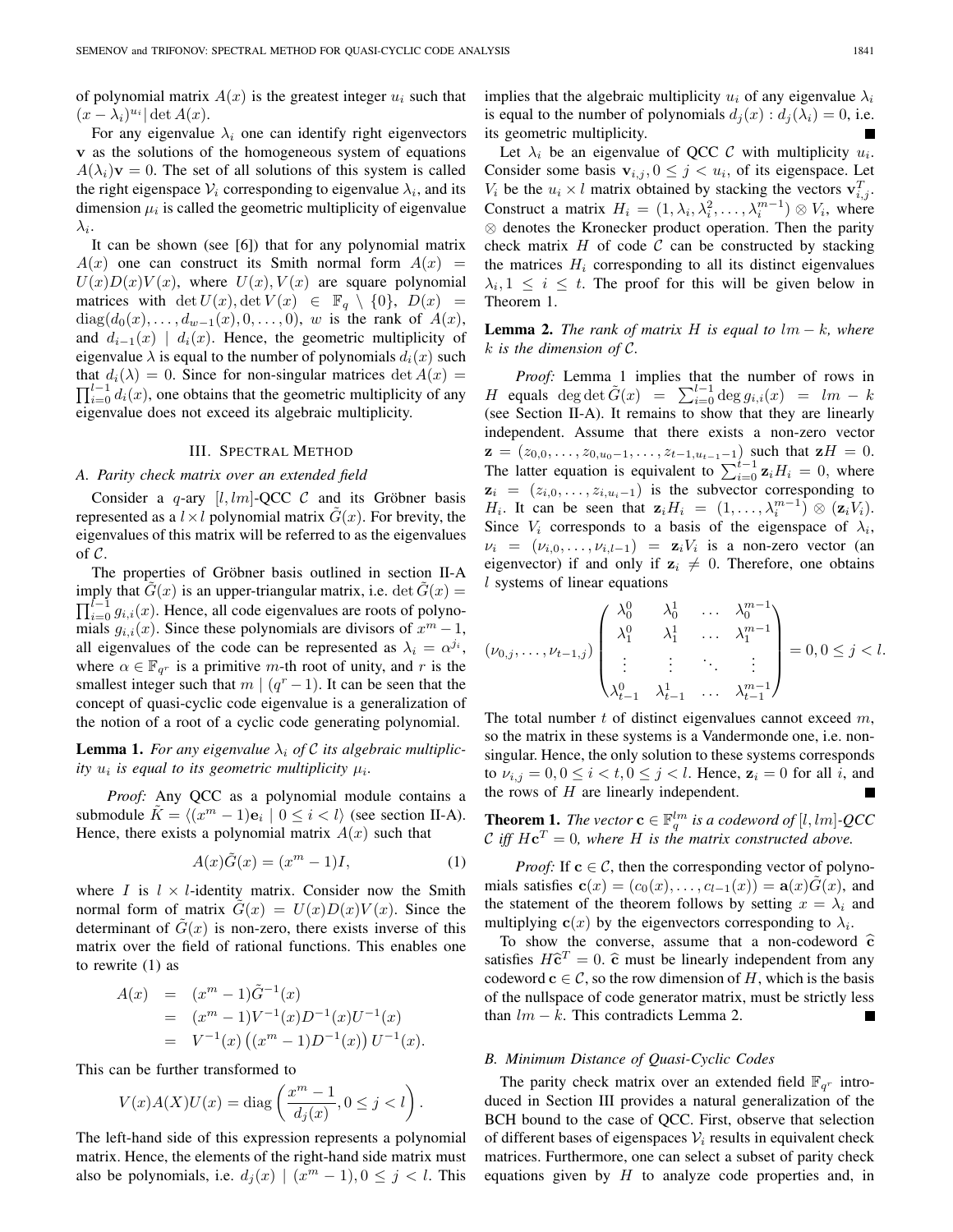principle, perform decoding. More specifically, one can find an intersection of eigenspaces corresponding to a number of eigenvalues. If this intersection contains some non-zero common eigenvectors with sufficiently good properties, then the minimum distance of the QCC is given by the minimum distance of a cyclic code with a generator polynomial having these eigenvalues as roots.

Given an eigenspace  $V \subseteq \mathbb{F}_{q^r}^l$ , we define the corresponding reported eigencode

$$
\mathbb{C} = \left\{ c \in \mathbb{F}_q^l \mid \forall v \in \mathcal{V} : \sum_{j=0}^{l-1} v_j c_j = 0 \right\}.
$$

If the elements of  $v \in V$  are linearly independent over  $\mathbb{F}_q$ , then  $\mathbb{C} = \{(0, \ldots, 0)\}\$ and we assume that its minimum distance is infinite.

**Theorem 2.** Let  $\alpha \in \mathbb{F}_{q^r}$  be a primitive m-th root of unity, and *let for some*  $b \ge 0$   $\lambda_0 = \alpha^b, \lambda_1 = \alpha^{b+1}, \ldots, \lambda_{\delta-1} = \alpha^{b+\delta-2}$ *be eigenvalues of* [l,lm]*-QCC* C*. Consider the corresponding eigenspaces*  $V_i$  *and their intersection*  $V = \bigcap_{i=0}^{\delta-1} V_i$ *. Let*  $\mathbb C$  *be* the *singproode* given by  $V_i$  (*i.e. the direct sum of eigencodes the eigencode given by* V *(i.e. the direct sum of eigencodes*  $\mathbb{C}_i$  *corresponding to*  $\mathcal{V}_i$ *). Then the minimum distance of C is given by*  $d(C) \ge \min(\delta, d(\mathbb{C}))$ .

*Proof:* Let V be the matrix corresponding to a basis of  $V$ . Then the necessary condition for vector  $c$  to be a codeword is given by  $\widehat{H}c^T = 0$ , where

$$
\widehat{H} = \begin{pmatrix}\n1 & \alpha^b & \alpha^{2b} & \cdots & \alpha^{b(m-1)} \\
1 & \alpha^{b+1} & \alpha^{2(b+1)} & \cdots & \alpha^{(b+1)(m-1)} \\
\vdots & \vdots & \vdots & \ddots & \vdots \\
1 & \alpha^{b+\delta-2} & \alpha^{2(b+\delta-2)} & \cdots & \alpha^{(b+\delta-2)(m-1)}\n\end{pmatrix} \otimes V.
$$

Assume that there exists a codeword  $c \in \mathcal{C}$  with t non-zero positions,  $0 < t < \min(\delta, d(\mathbb{C}))$ . Let  $\mathbf{c}_i = (c_{0,i}, \ldots, c_{l-1,i}) \in$  $\mathbb{C}$ . Since  $t < d(\mathbb{C})$ , for any non-zero  $c_i$  one obtains  $s_i =$  $\{V \mathbf{c}_i^T \neq 0\}$ . Hence,  $0 < |\{i \mid \mathbf{s}_i \neq 0\}| \le t < \delta$ . The values  $\mathbf{s}_i$  must satisfy must satisfy

$$
0 = (\mathbf{s}_0, \dots, \mathbf{s}_{m-1}) \tilde{H}^T,
$$

but this is impossible since  $\tilde{H}$  is a parity check matrix of  $(m, m - \delta + 1, \delta)$  Reed-Solomon code over  $\mathbb{F}_{q^r}$ .

### IV. COMPARISON WITH EXISTING APPROACHES

#### *A. Barbier-Chabot-Quintin bound*

A special case of theorem 2 was presented in [7]. Namely, one can consider q-ary  $[l,lm]$ -QCC  $\mathcal C$  as the principal ideal  $\sum_{i=0}^{m-1} G_i x^i$  be the matrix polynomial representation of its<br>generating set where  $G_i$  are  $l \times l$  matrices Let X be a  $l \times l$  main a ring of polynomials with matrix coefficients. Let  $G(x) =$ generating set, where  $G_i$  are  $l \times l$  matrices. Let X be a  $l \times l$  matrix being m-th root of identity matrix such that  $G(X^{j})=0$ ,  $0 < j < \delta$ . Then the minimum distance of the code is not less than  $\delta$ . This approach can be used only if m |  $(q^{le} - 1)$  for some  $e$ . In this case one can take  $X$  as a companion matrix of an irreducible polynomial  $f(x) \in \mathbb{F}_{q^e}[x]$  of degree l, such that  $f(\alpha)=0$ . One can always construct the eigendecomposition  $X = UDU^{-1}$ , where  $D = \text{diag}(\lambda_0, \dots, \lambda_{l-1}), U$  is a  $l \times l$  matrix with columns being eigenvectors of  $X$ , and one of its eigenvalues (assume w.l.o.g.  $\lambda_0$ ) is a primitive m-th root of unity. Then one obtains  $0 = G(X^j) = \sum_{i=0}^{m-1} A_i (UD^{ij}U^{-1})$ .<br>This is equivalent to  $\sum_{i=0}^{m-1} A_i U D^{ij} = 0$ . In particular,  $\sum_{i=0}^{m-1} \lambda_{i}^{ij} A_i u_0 = 0$ , where  $u_0$  is the eigenvector correspond- $\sum_{i=0}^{m-1} \lambda_0^{ij} A_i u_0 = 0$ , where  $u_0$  is the eigenvector correspond-<br>ing to eigenvalue  $\lambda_0 = \alpha$ . This implies that  $\alpha_0^j$  are eigenvalues ing to eigenvalue  $\lambda_0 = \alpha$ . This implies that  $\alpha^j$  are eigenvalues of the polynomial matrix  $G(x)$  with a common eigenvector  $u_0$ . Since the eigenvector of a companion matrix corresponding to eigenvalue  $\lambda_t$  is given by  $(1, \lambda_t, \dots, \lambda_t^{l-1})^T$ , and  $f(x)$  is an irreducible polynomial, one obtains that the elements of  $u_0$  are linearly independent over  $\mathbb{F}_{q^e}$ . This corresponds to the case considered in theorem 2. However, the technique proposed in this paper neither assumes the existence of root  $X$  of  $G(x)$ being a companion matrix of some polynomial, nor requires finding  $m$ -th root of identity matrix.

## *B. Lally bound*

It was suggested in [8] to decompose q-ary  $[l,lm]$ -QCC C into a cyclic code  $\mathbb{C}_1$  of length m over  $\mathbb{F}_{q^l}$  and a linear code  $\mathbb{C}_2$  of length l over  $\mathbb{F}_q$ . Then the minimum distance of C is not less than  $d_L = d(\mathbb{C}_1)d(\mathbb{C}_2)$ . Table I presents a comparison of this bound and the one given by theorem 2 for some codes from database [9]. It can be seen that the proposed method provides substantially improved minimum distance estimates.

TABLE I QCC MINIMUM DISTANCE BOUNDS

| [n,k,d]                    | l              | $\mathfrak{m}$  | δ              | $d_{\underline{L}}$ |
|----------------------------|----------------|-----------------|----------------|---------------------|
| [63, 13, 24]               | 3              | $\overline{2}1$ | 7              | 6                   |
| [63, 15, 24]               | 3              | 21              | $\overline{7}$ | 4                   |
| [70, 25, 18]               | $\overline{2}$ | 35              | $\overline{7}$ | 6                   |
| [78, 36, 16]               | $\overline{c}$ | 39              | $\overline{4}$ | 3                   |
| [84, 21, 27]               | $\overline{4}$ | 21              | 5              | 1                   |
| [94, 24, 28]               | $\overline{2}$ | 47              | 11             | 5                   |
| [105, 35, 25]              | 3              | 35              | $\overline{4}$ | $\overline{2}$      |
| [117, 39, 28]              | 3              | 39              | $\overline{4}$ | $\overline{1}$      |
| [124, 31, 36]              | $\overline{4}$ | 31              | 6              | $\mathbf{1}$        |
| [138, 35, 38]              | $\overline{2}$ | 69              | 10             | 6                   |
| [141, 24, 48]              | 3              | 47              | 12             | 5                   |
| [141, 47, 32]              | 3              | 47              | $\overline{4}$ | $\overline{1}$      |
| $\left[146,45,36\right]$   | $\overline{2}$ | 73              | 12             | 10                  |
| $\left[153, 10, 70\right]$ | 3              | 51              | 26             | 18                  |
| $\left[153,51,33\right]$   | 3              | 51              | $\overline{4}$ | $\mathbf{1}$        |
| $\left[156, 13, 68\right]$ | $\overline{4}$ | 39              | 18             | 12                  |
| [178, 44, 48]              | $\overline{c}$ | 89              | 11             | 7                   |
| $\left[188, 24, 68\right]$ | $\overline{4}$ | 47              | 14             | 5                   |
| [195, 13, 88]              | 5              | 88              | 24             | 12                  |
| $\left[196,46,52\right]$   | $\overline{4}$ | 49              | 6              | 3                   |
| [204, 34, 64]              | $\overline{4}$ | 51              | 12             | 5                   |
| [204, 49, 51]              | $\overline{4}$ | 51              | 6              | $\overline{2}$      |
| [204, 50, 50]              | $\overline{4}$ | 51              | 5              | 3                   |
| [207, 33, 68]              | 3              | 69              | 12             | 6                   |
| $\left[210, 58, 50\right]$ | $\overline{2}$ | 105             | 12             | 8                   |
| [210,61,48]                | $\overline{2}$ | 105             | 10             | 10                  |
| [217, 21, 84]              | 7              | 31              | 14             | 5                   |
| [219, 19, 88]              | 3              | 73              | 27             | 13                  |
| [219, 46, 62]              | 3              | 73              | 11             | 5                   |
| [225, 20, 88]              | 5              | 45              | 15             | 9                   |
| [234, 12, 112]             | $\overline{2}$ | 117             | 54             | 39                  |
| [234, 24, 88]              | $\overline{2}$ | 117             | 39             | 39                  |
| [235, 47, 66]              | $\overline{5}$ | 47              | 6              | $\mathbf{1}$        |
| [252, 11, 120]             | 12             | 21              | 15             | 8                   |
| [254, 22, 103]             | $\frac{2}{5}$  | 127             | 40             | 29                  |
| [255, 45, 87]              |                | 51              | 13             | 5                   |